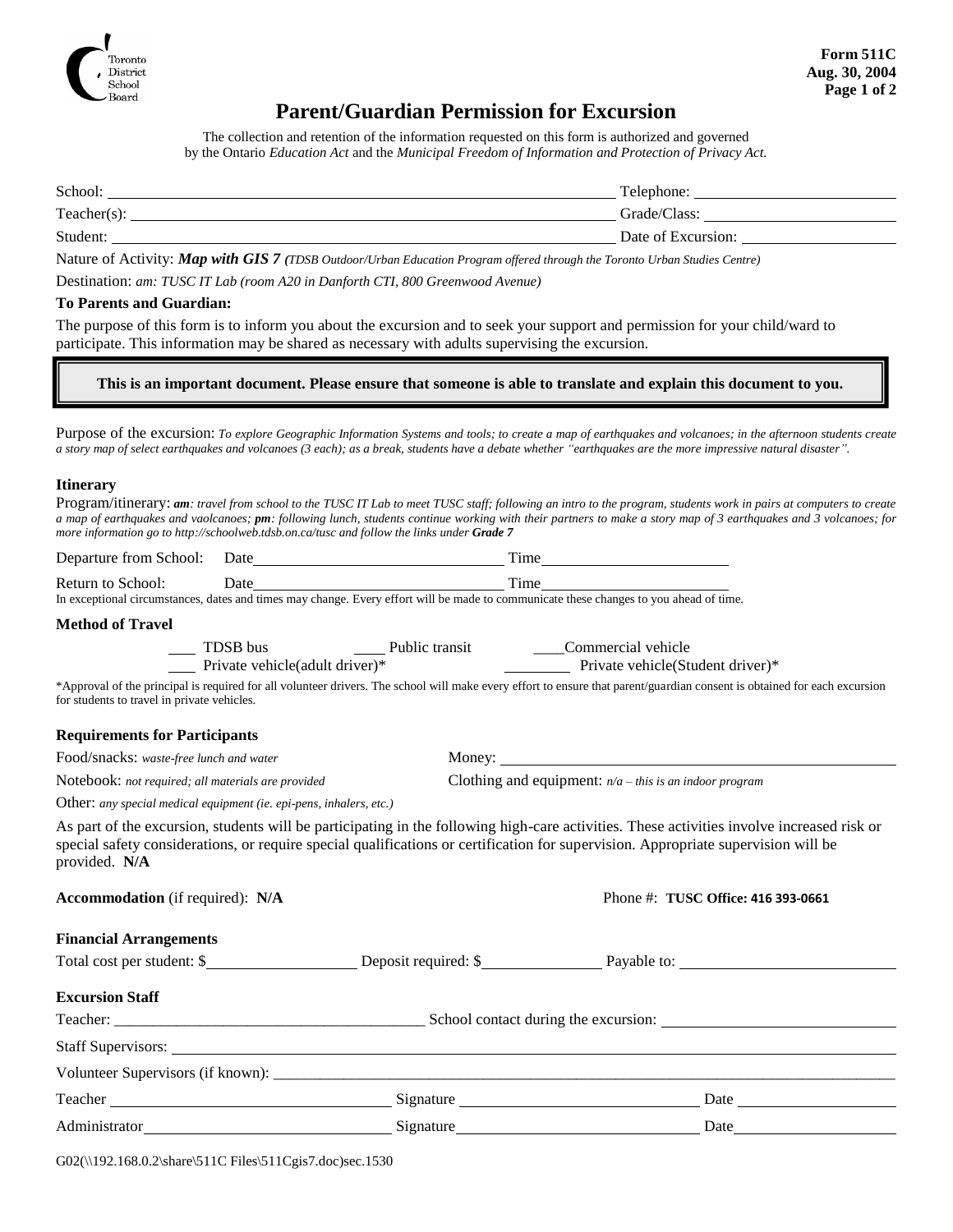

### **Please sign in either the YES or the NO box and return this form to the teacher by:\_\_\_\_\_\_\_\_\_\_\_\_\_\_\_\_\_\_\_\_\_\_\_\_\_\_\_\_\_\_\_**

| in the excursion to:                                                                                                                                                                                                                                                                                                                                                                  |  |  |  |  |
|---------------------------------------------------------------------------------------------------------------------------------------------------------------------------------------------------------------------------------------------------------------------------------------------------------------------------------------------------------------------------------------|--|--|--|--|
| Map with GIS 7 (through the Toronto Urban Studies Centre, TDSB) on (date) __________________________                                                                                                                                                                                                                                                                                  |  |  |  |  |
| Emergency Contact: <u>Contact: Emergency Phone Number:</u> Emergency Phone Number:                                                                                                                                                                                                                                                                                                    |  |  |  |  |
| I/we give permission for my/our child/ward to be transported in a private vehicle (adult driver) ____, private vehicle<br>(student driver)_____ who has been authorized by the principal.                                                                                                                                                                                             |  |  |  |  |
|                                                                                                                                                                                                                                                                                                                                                                                       |  |  |  |  |
| Is there any change in medical information or a medical reason why your child should not participate in the activity, or which may<br>lead him/her to require special attention during the activity?                                                                                                                                                                                  |  |  |  |  |
|                                                                                                                                                                                                                                                                                                                                                                                       |  |  |  |  |
| Should it become necessary for my/our child/ward to have medical care, I/we hereby give the teacher permission to use her/his best<br>judgment in obtaining the best of such service for my/our child/ward. I/we understand that any cost will be my/our responsibility. I/we<br>also understand that in the event of illness or accident, I/we will be notified as soon as possible. |  |  |  |  |
| (printed name of parent/guardian)                                                                                                                                                                                                                                                                                                                                                     |  |  |  |  |
|                                                                                                                                                                                                                                                                                                                                                                                       |  |  |  |  |
| (or student, if 18 years old or older)<br>For students 18 years old or older, it is strongly recommended that the parent/guardian also sign this form.                                                                                                                                                                                                                                |  |  |  |  |
| I wish to volunteer on this trip:<br>$Yes$ <sub>_________</sub>                                                                                                                                                                                                                                                                                                                       |  |  |  |  |
| Signature of Parent/Guardian and the contract of Parent/Guardian<br>Today's date:                                                                                                                                                                                                                                                                                                     |  |  |  |  |
| (or student, if 18 years old or older)                                                                                                                                                                                                                                                                                                                                                |  |  |  |  |
|                                                                                                                                                                                                                                                                                                                                                                                       |  |  |  |  |
| . to                                                                                                                                                                                                                                                                                                                                                                                  |  |  |  |  |
| participate in the excursion to Map with GIS 7 (through the Toronto Urban Studies Centre, TDSB)<br>on                                                                                                                                                                                                                                                                                 |  |  |  |  |
| $(\text{date})$                                                                                                                                                                                                                                                                                                                                                                       |  |  |  |  |
|                                                                                                                                                                                                                                                                                                                                                                                       |  |  |  |  |
| (printed name of parent/guardian)                                                                                                                                                                                                                                                                                                                                                     |  |  |  |  |
| $\operatorname{if}$<br>$($ or<br>student,<br>18<br>old<br>older)<br>years<br><b>or</b>                                                                                                                                                                                                                                                                                                |  |  |  |  |